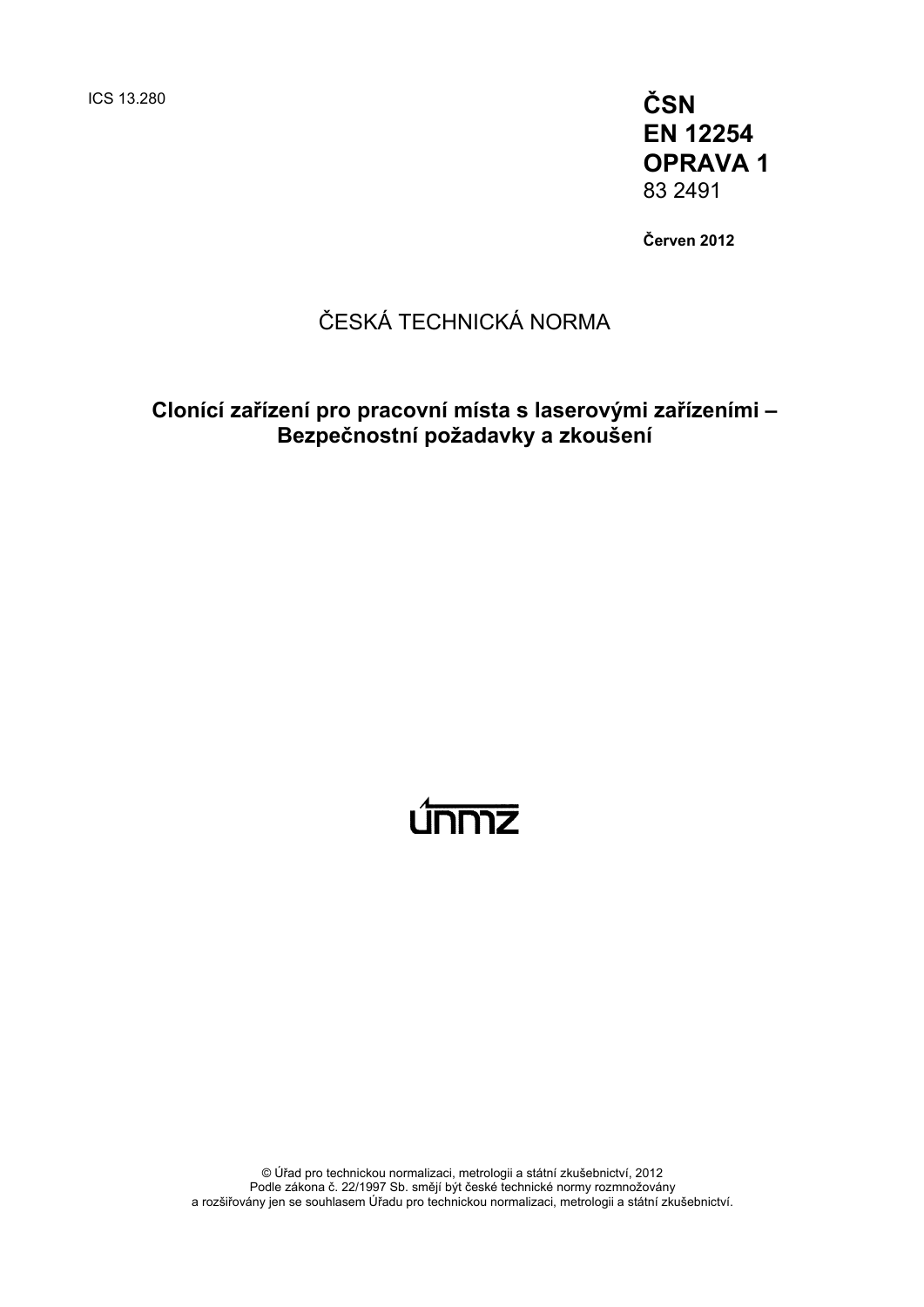### EUROPEAN STANDARD

NORME EUROPÉENNE

# EUROPÄISCHE NORM

 **EN 12254:2010/AC** 

 December 2011 Décembre 2011 Dezember 2011

**ICS** 13.280

English version Version Française Deutsche Fassung

Screens for laser working places - Safety requirements and testing

Écrans pour postes de travail au laser - Exigences et essais de sécurité

 Abschirmungen an Laserarbeitsplätzen - Sicherheitstechnische Anforderungen und Prüfung

This corrigendum becomes effective on 21 December 2011 for incorporation in the three official language versions of the EN.

Ce corrigendum prendra effet le 21 décembre 2011 pour incorporation dans les trois versions linguistiques officielles de la EN.

Die Berichtigung tritt am 21. Dezember 2011 zur Einarbeitung in die drei offiziellen Sprachfassungen der EN in Kraft.



EUROPEAN COMMITTEE FOR STANDARDIZATION COMITÉ EUROPÉEN DE NORMALISATION EUROPÄISCHES KOMITEE FÜR NORMUNG

**Management Centre: Avenue Marnix 17, B-1000 Brussels** 

© 2011 CEN All rights of exploitation in any form and by any means reserved worldwide for CEN national Members. Tous droits d'exploitation sous quelque forme et de quelque manière que ce soit réservés dans le monde entier aux membres nationaux du CEN. Alle Rechte der Verwertung, gleich in welcher Form und in welchem Verfahren, sind weltweit den nationalen Mitgliedern von CEN vorbehalten.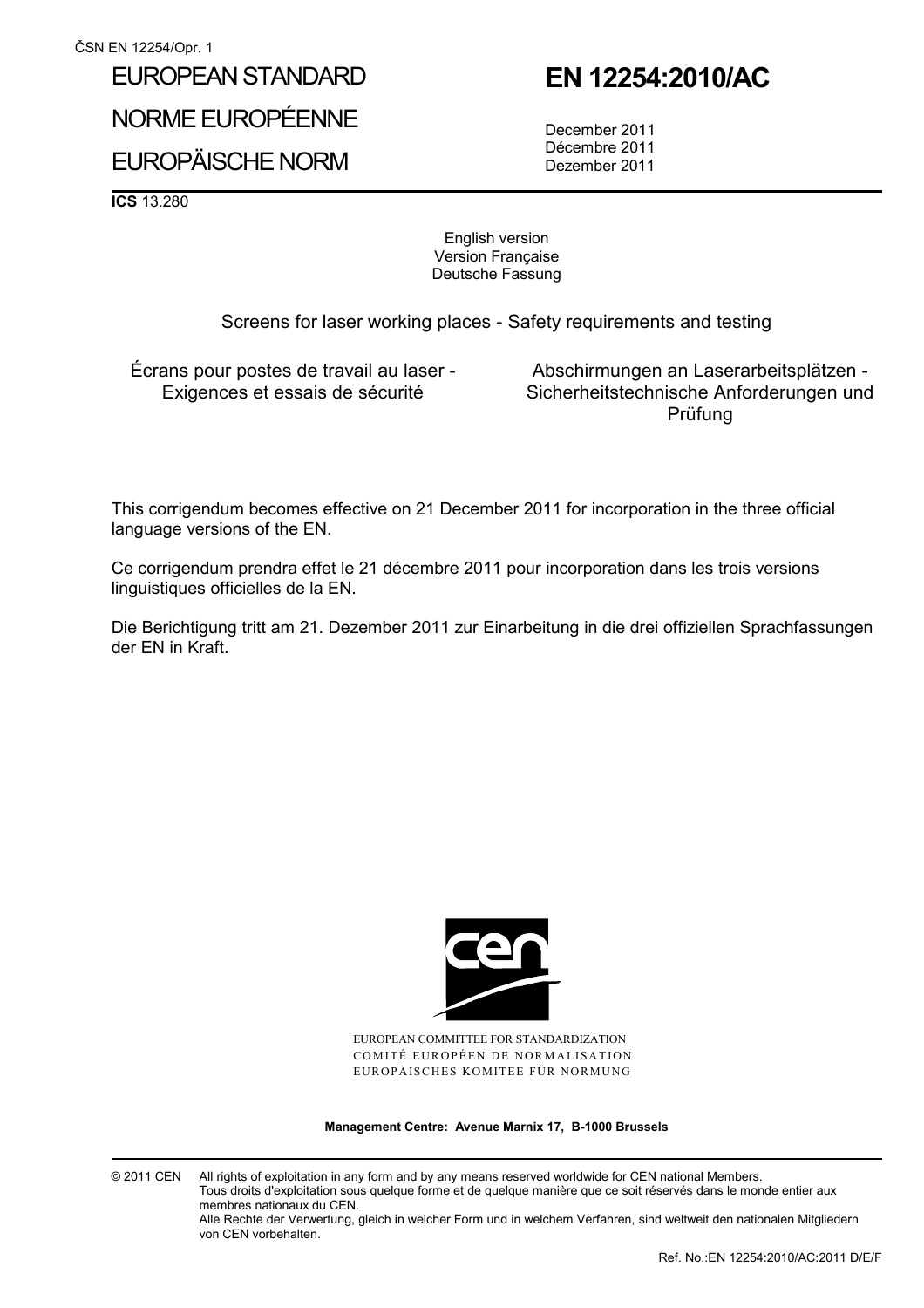#### **Modification to B.1**

#### *Replace the third paragraph*

"If this beam diameter or other beam diameters *d* than 1 mm (diameter to test resistance to laser radiation) are used to determine the scale number of an appropriate screen, power and energy densities of Table B.1 should be multiplied by the following functions (*d* is the beam diameter in mm) depending on the main constituent of the screen"

*with* 

"If this beam diameter or other beam diameters *d* than 1 mm (diameter to test resistance to laser radiation) are used to determine the scale number of an appropriate screen, the evaluated power and energy densities should be multiplied by the following functions (*d* is the beam diameter in mm) depending on the main constituent of the screen"